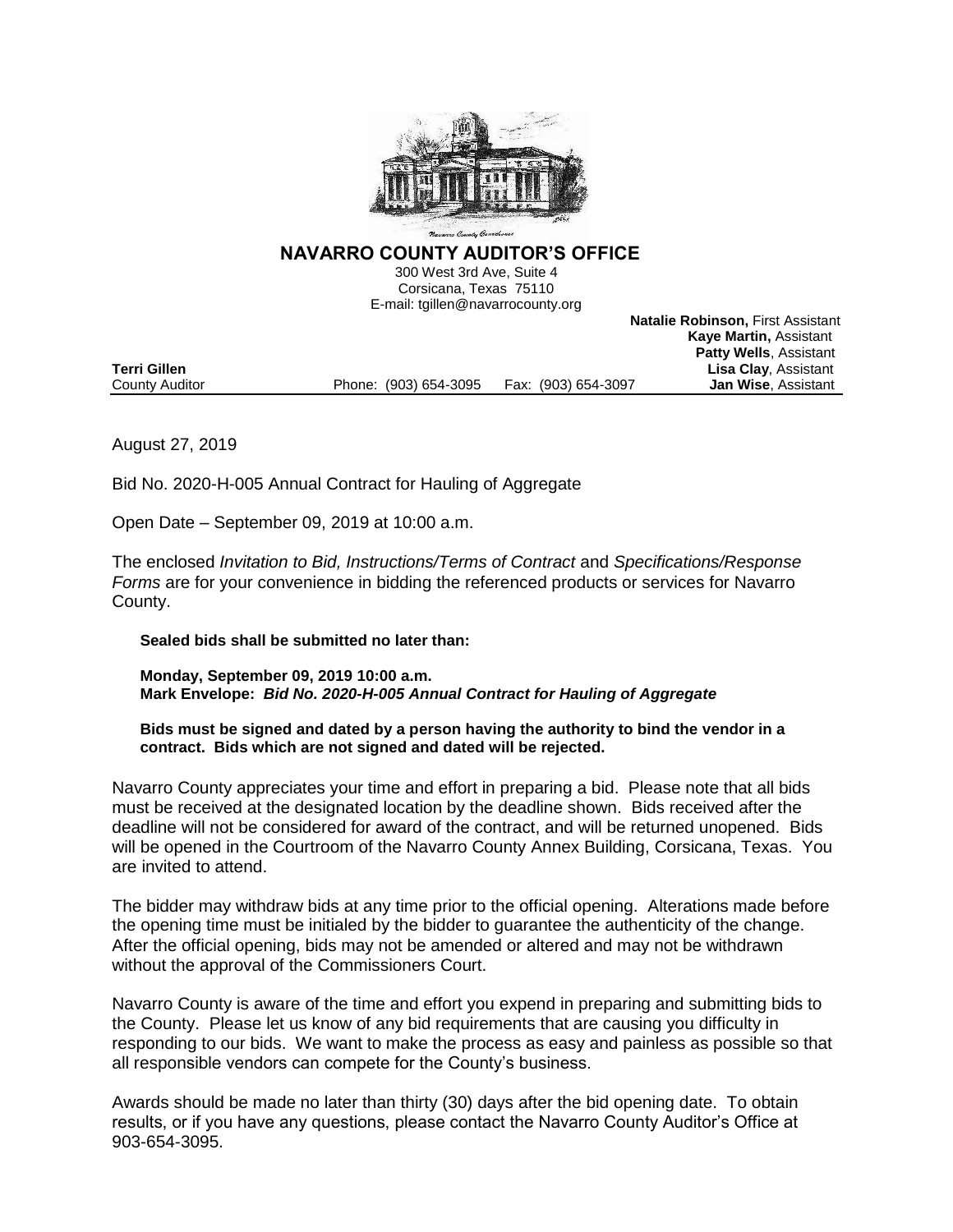By order of the Commissioners Court of Navarro County, Texas, sealed bids will be accepted for:

## **Annual Contract for Hauling of Aggregate**

Navarro County reserves the right to reject any or all bids for the products covered in this bid request and to waive any informalities or defects in the bidding and to accept such bids as it shall deem to be in the best interest of Navarro County.

**BIDS MUST BE SUBMITTED on the forms included for that purpose on pages 8-13 in this packet**. Each bid should be signed by a person having the authority to bind the vendor in a contract, placed in a sealed envelope and marked clearly on the outside as shown below.

## **Bids should be clearly marked -** *Bid No. 2020-H-005 Annual Contract for Hauling of Aggregate*

BIDS SHOULD BE RETURNED TO the following address on or before **Monday, September 09, 2019, no later than 10:00 a.m.**

> Navarro County Auditor's Office Navarro County Courthouse 300 West 3rd Ave, Suite 4 Corsicana, Texas 75110

# *FACSIMILE TRANSMITTALS WILL NOT BE ACCEPTED.*

*All bids must be received in the County Auditor's Office before the opening date and time.*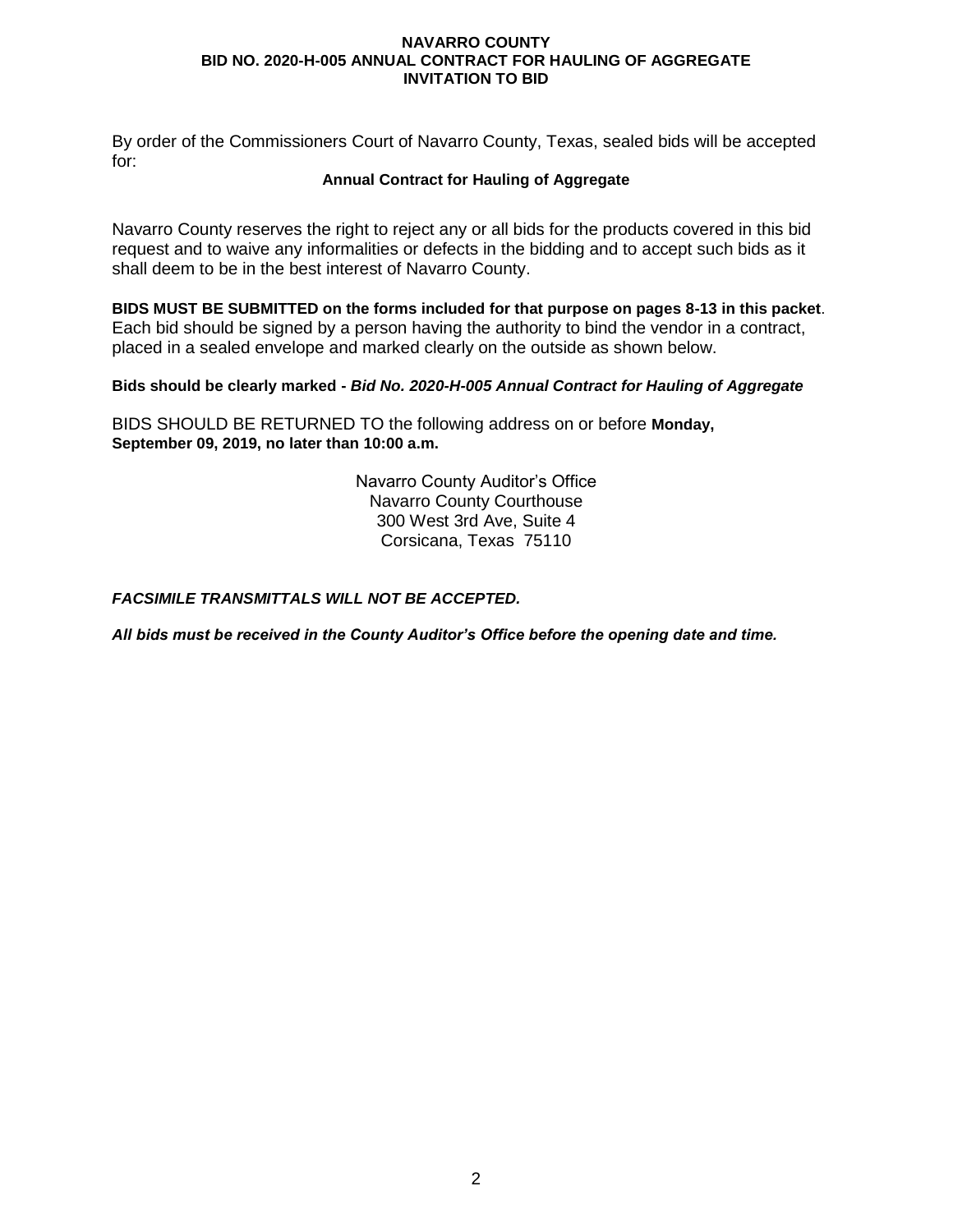Navarro County is requesting bids on Hauling of Aggregate for County Precincts. Bids must be submitted on the attached forms. By returning this bid with a price quote, vendors certify and agree that:

*Funding:* Funds for payment have been provided through the Navarro County budget approved by the Commissioners Court for the fiscal year ending September 30, 2020. State of Texas statutes prohibit the obligation and expenditure of public funds beyond the fiscal year for which a budget has been approved. Therefore, anticipated orders or other obligations that may arise past the end of the current fiscal year shall be subject to budget approval.

*Late Bids:* Bids received in the County Auditor's Office after the submission deadline will be considered void and unacceptable. Navarro County is not responsible for lateness or nondelivery of mail, carrier, etc., and the date/time stamp of the County Auditor's Office shall be the official time of receipt.

*Altering Bids:* Bids cannot be altered or amended after the submission deadline. Any interlineation, alteration or erasure made before the opening time must be initialed by the signer of the bid, guaranteeing authenticity.

*Withdrawal of Bid:* A bid may not be withdrawn or canceled by the bidder without the permission of the County for a period of ninety (90) days following the date designated for the receipt of bids, and bidder so agrees upon submittal of their bid.

Sales Tax: Navarro County is exempt, by law, from payment of Texas Sales Tax and Federal Excise Tax; therefore, the bid price shall not include taxes.

*Contract:* This bid, when properly accepted by Navarro County, shall constitute a contract equally binding between the successful bidder and Navarro County. No different or additional terms will become a part of this contract with the exception of change orders.

*Change Orders:* No oral statement of any person shall modify or otherwise change, or affect, the terms, conditions or specifications stated in the resulting contract. The Navarro County Auditor will make all change orders to the contract in writing.

*If During* the life of the contract, the successful bidder's net prices to other customers for hauling of aggregate awarded herein are reduced below the contracted price, it is understood and agreed that the benefits of such reduction shall be extended to Navarro County.

*Delivery Time:* Bids shall show required time to place aggregate at the County's designated location. Failure to state delivery time may cause bid to be rejected. The county has the right to extend delivery time if reason appears valid.

*Conflict of Interest:* No public official shall have interest in this contract, in accordance with *Vernon's Texas Codes Annotated, Local Government Code*, Title 5, Subtitle C, Chapter 171.

*Ethics:* The bidder shall not offer or accept gifts or anything of value nor enter into any business arrangement with any employee, official or agent of Navarro County.

*Exceptions/Substitutions:* All bids meeting the intent of this invitation to bid will be considered for award. Bidders taking exception to the specifications, or offering substitutions, shall state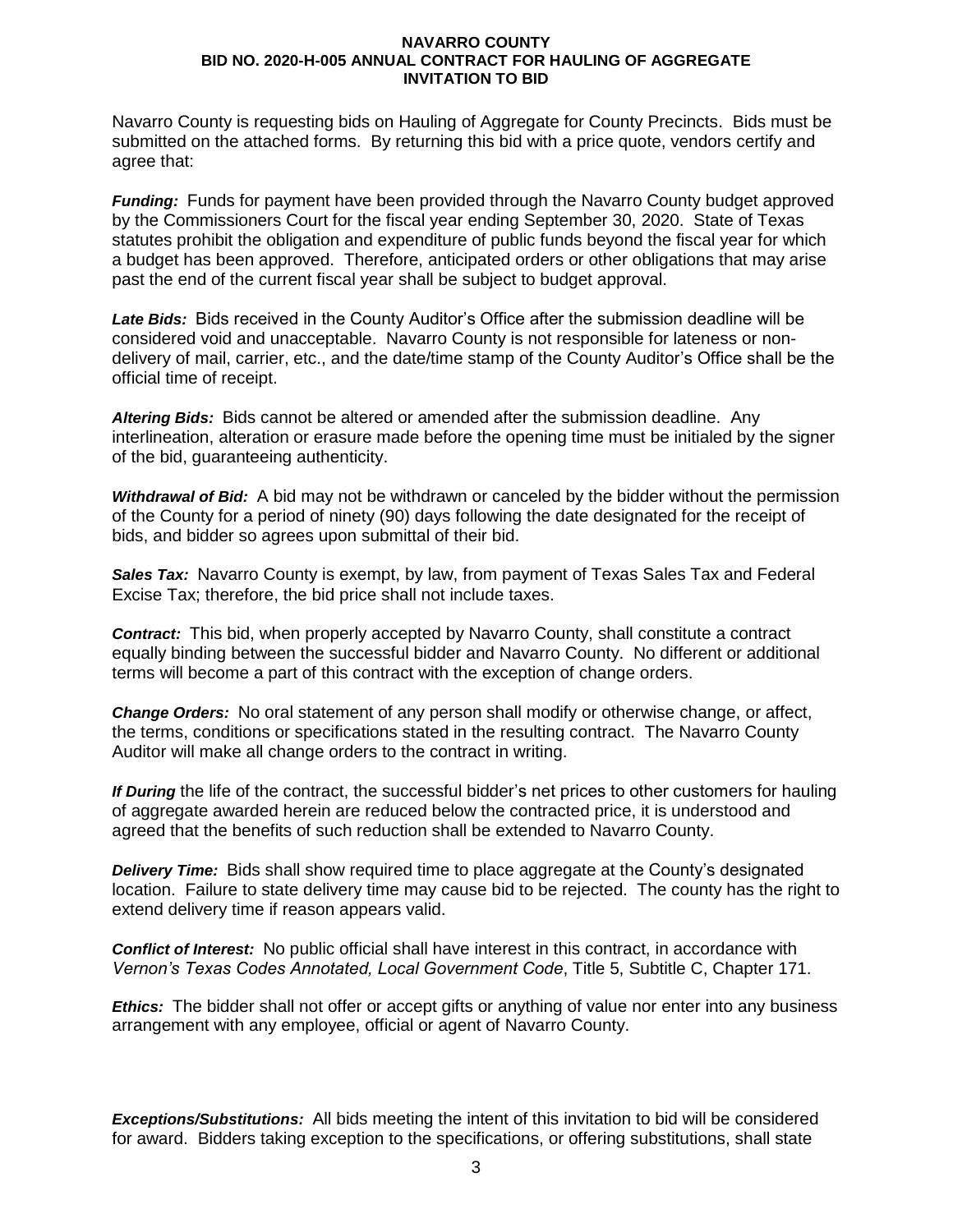these exceptions in the section provided or by attachment as part of this bid. The absence of such a list shall indicate that the bidder has not taken exceptions and shall hold the bidder responsible to perform in strict accordance with the specifications of the invitation. The Navarro County Commissioners Court reserves the right to accept any and/or all/ none of the exception(s)/substitution(s) deemed to be in the best interest of the County.

*Addenda:* Any interpretations, corrections or changes to this *Invitation to Bid* and *Specifications* will be made by addenda. Sole issuing authority of addenda shall be vested in the Navarro County Auditor. Addenda will be mailed to all who are known to have received a copy of this *Invitation to Bid*. Bidders shall acknowledge receipt of all addenda.

*Bids must comply* with all Federal, State, county and local laws concerning these type purchases.

*Davis-Bacon and Related Acts:* Attention is called to the fact that not less than the federally determined prevailing (Davis-Bacon and Related Acts) wage rate, as issued by the Texas Department of Housing and Community Affairs and contained in the contract documents, must be paid on this project. In addition, the successful bidder must ensure that employees and applicants for employment are not discriminated against because of race, color, religion, sex, age or national origin.

*Minimum Standards for Responsible Prospective Bidders:* A prospective bidder must affirmatively demonstrate their responsibility and meet the following requirements:

- 1. Have adequate financial resources, or the ability to obtain such resources as required;
- 2. Be able to comply with the required or proposed delivery schedule;
- 3. Have a satisfactory record of performance;
- 4. Have a satisfactory record of integrity and ethics, and;
- 5. Be otherwise qualified and eligible to receive an award.

Navarro County may request representation and other information sufficient to determine the bidder's ability to meet these minimum requirements listed above.

*References:* Navarro County requests bidder to supply, with this *Invitation to Bid,* a list of at least three (3) references where like services have been applied by their firm. Include name of firm, address, telephone number and name of representative.

*Bidder Shall Provide,* with this bid response, all documentation required by this *Invitation to Bid*. Failure to provide this information may result in rejection of your bid.

*Successful Bidder Shall* defend, indemnify and save harmless Navarro County and all its officers, agents and employees from all suits, actions or other claims of any character, name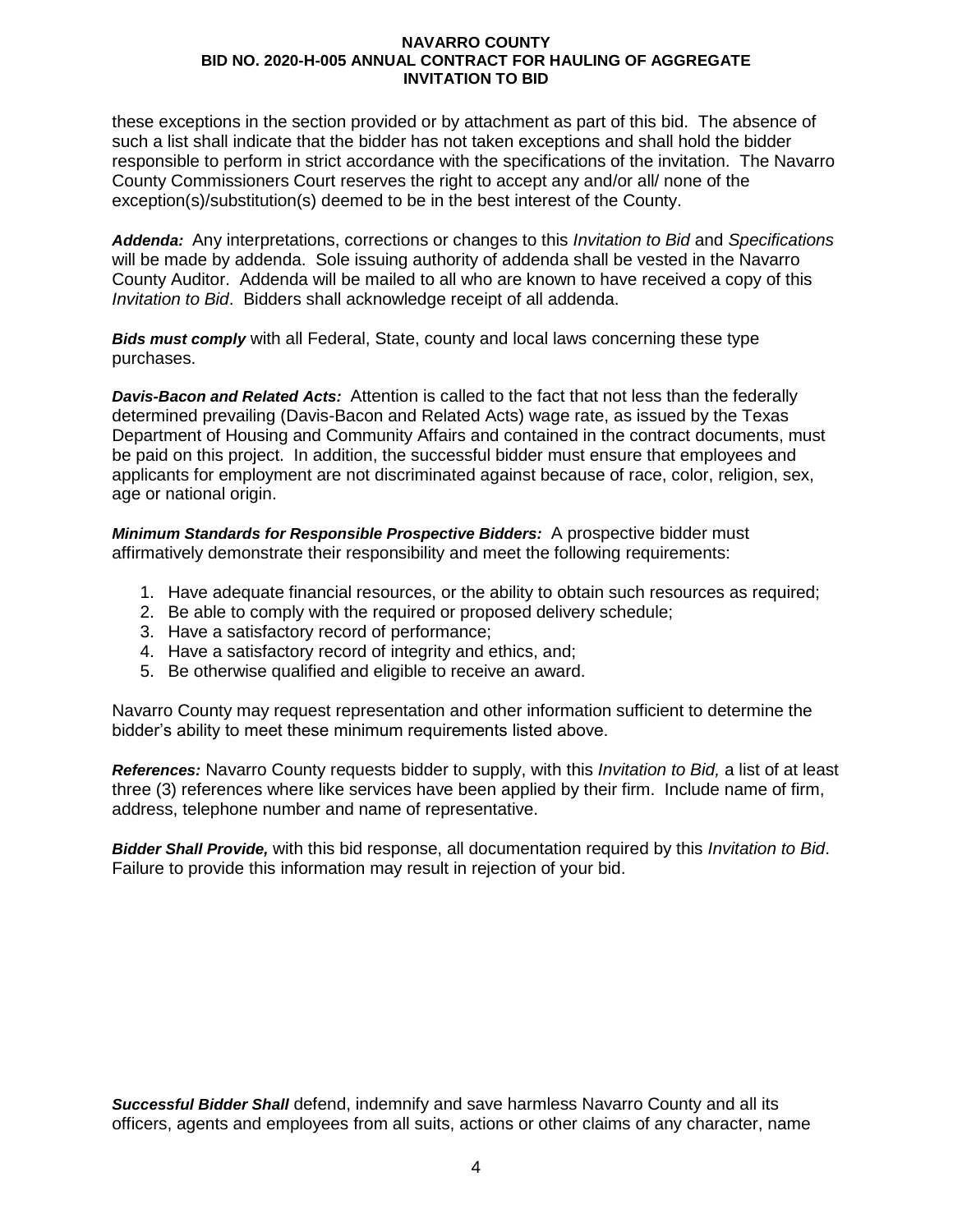and description brought for or on account of any injuries or damages received or sustained by any person, persons or property on account of any negligent act or fault of the successful bidder, or of any agent, employee, subcontractor or supplier in the execution of, or performance under, any contract which may result from bid award. Successful bidder indemnifies and will indemnify and save harmless Navarro County from liability, claim or demand on their part, agents, servants, customers and/or employees whether such liability, claim or demand arise from or happening upon or in any of the halls, elevators, entrances, stairways or approaches of or to the facilities within which the occupied premises are located. Successful bidder shall pay any judgment with costs which may be obtained against Navarro County growing out of such injury or damages.

*Insurance Requirements:* Any vendor that conducts business with Navarro County, whether it is for goods and/or services, must maintain lawful workers' compensation requirements and adequate liability limitations.

Within ten (10) days after contract award and prior to the commencement of any work or delivery, the County requires the successful vendor(s) to submit, to the County Auditor's Office, verification of the following coverages, showing Navarro County as the certificate holder with coverage dates inclusive to that of the contract award:

- a. *Workers' Compensation Coverage* meeting the acceptable requirements as established by the Texas Workers' Compensation Act, Title 5, Subtitle A, Texas Labor Code; and
- b. *General Liability Insurance* meeting the following limits **\$1,000,000 per occurrence/ aggregate,** including products and completed operations coverage.

Vendors and/or their freight contractors must be prepared to show coverage verification prior to entering upon Navarro County Premises.

Failure to comply with lawful requirements or adequate liability requirements may result in delay of payments and/or cancellation of the contract.

*Termination of Contract:* This contract shall remain in effect until contract expires, delivery and acceptance of products and/or performance of services ordered or terminated by either party with thirty (30) days written notice prior to any cancellation. The successful bidder must state therein the reasons for such cancellation. Navarro County reserves the right to award canceled contract to the next lowest and responsible bidder as it deems to be in the best interest of the County.

*Termination for Default:* Navarro County reserves the right to terminate the contract for default if Contractor/Bidder breaches any of the terms therein, including warranties of Contractor/Bidder or if the Contractor/Bidder becomes insolvent or commits acts of bankruptcy. Such right of termination is in addition to and not in lieu of any other remedies which Navarro County may have in law or equity. Default may be construed as, but not limited to, failure to deliver the proper goods and/or services within the proper amount of time, and/or to properly perform any and all services required to Navarro County's satisfactions and/or to meet all other obligations and requirements. Navarro County may terminate the contract without cause upon thirty (30) days written notice.

*Right To Purchase Elsewhere:* Navarro County will not actively solicit bids, proposals, quotations or otherwise test the market solely for the purpose of seeking alternative sources; however,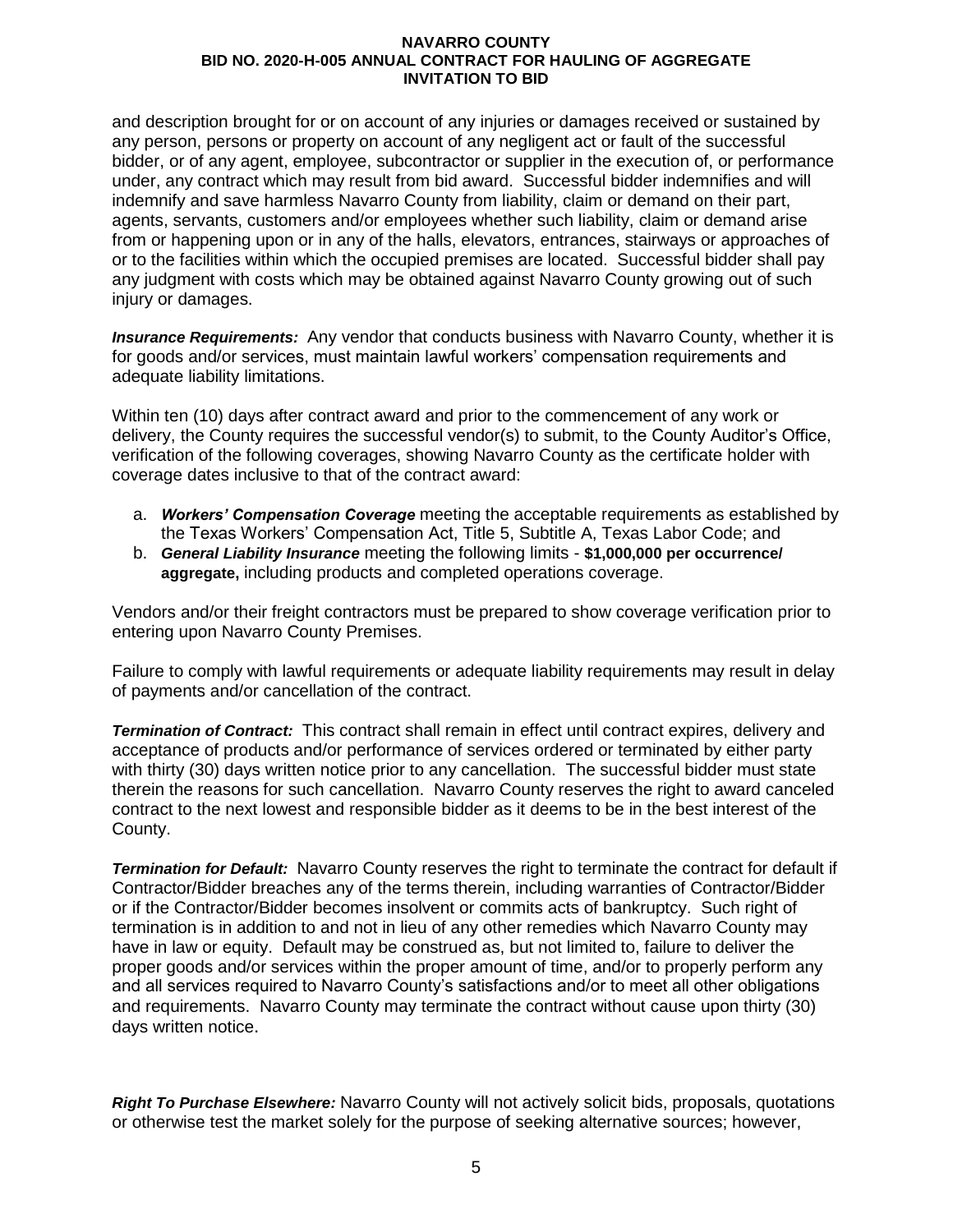Navarro County reserves the right to purchase elsewhere any and/or all items covered by this contract if available from another source at a price lower than the contract price or if contract term(s) are not met, and in cases where the successful bidder can not meet the County's desired delivery schedule.

*Notice:* Any notice provided by this bid (or required by law) to be given to the successful bidder by Navarro County shall be conclusively deemed to have been given and received on the next day after such written notice has been deposited in the mail in Corsicana, Texas, by Registered or Certified Mail with sufficient postage affixed thereto, provided this shall not prevent the giving of actual notice in any other manner.

*Packing Slips* or other suitable shipping documents shall accompany each shipment and shall show: (a) name and address of successful bidder, (b) delivery location, (c) descriptive information as to the terms(s) delivered, ticket number(s), product(s), tonnage amount(s), mileage, cost per hauling plus a copy of the actual gravel ticket, etc.

*Invoices* shall **show all information as stated above** and mailed directly to the Navarro County Auditor's Office, 300 W 3rd Ave, Suite 4, Corsicana, TX 75110.

**Payment** will be made upon receipt and acceptance, by the County, of the items ordered in accordance with the State of Texas "Prompt Payment Act", Article 610f, V.T.C.S. Successful bidder is required to pay subcontractors within ten (10) days.

*Remedies:* The successful bidder and Navarro County agree that both parties have all rights, duties and remedies available as stated in the Uniform Commercial Code.

*Venue:* This agreement will be governed and construed according to the laws of the State of Texas. This agreement is performable in Navarro County, Texas.

*Assignment:* The successful bidder shall not sell, assign, transfer or convey this contract, in whole or in part, without the prior written consent of Navarro County.

*Silence of Specification:* The apparent silence of these specifications as to any detail or to the apparent omission of a detailed description concerning any point, shall be regarded as meaning that only the best commercial practices are to prevail. All interpretations of these specifications shall be made on the basis of this statement.

*Governmental Entities* within Navarro County utilizing inter-governmental contracts with Navarro County will be eligible, but not obligated, to purchase road materials under the contract(s) awarded as a result of this solicitation. All purchases by governmental entities other than Navarro County will be billed directly to that governmental entity and paid by that governmental entity. Navarro County will not be responsible for another governmental entity's debts.

*Navarro County reserves the right* to make purchases from State Government Contracts to meet County needs.

*Any Questions* concerning this *Invitation to Bid* and *Specifications* should be directed to the Navarro County Auditor's Office at 903-654-3095.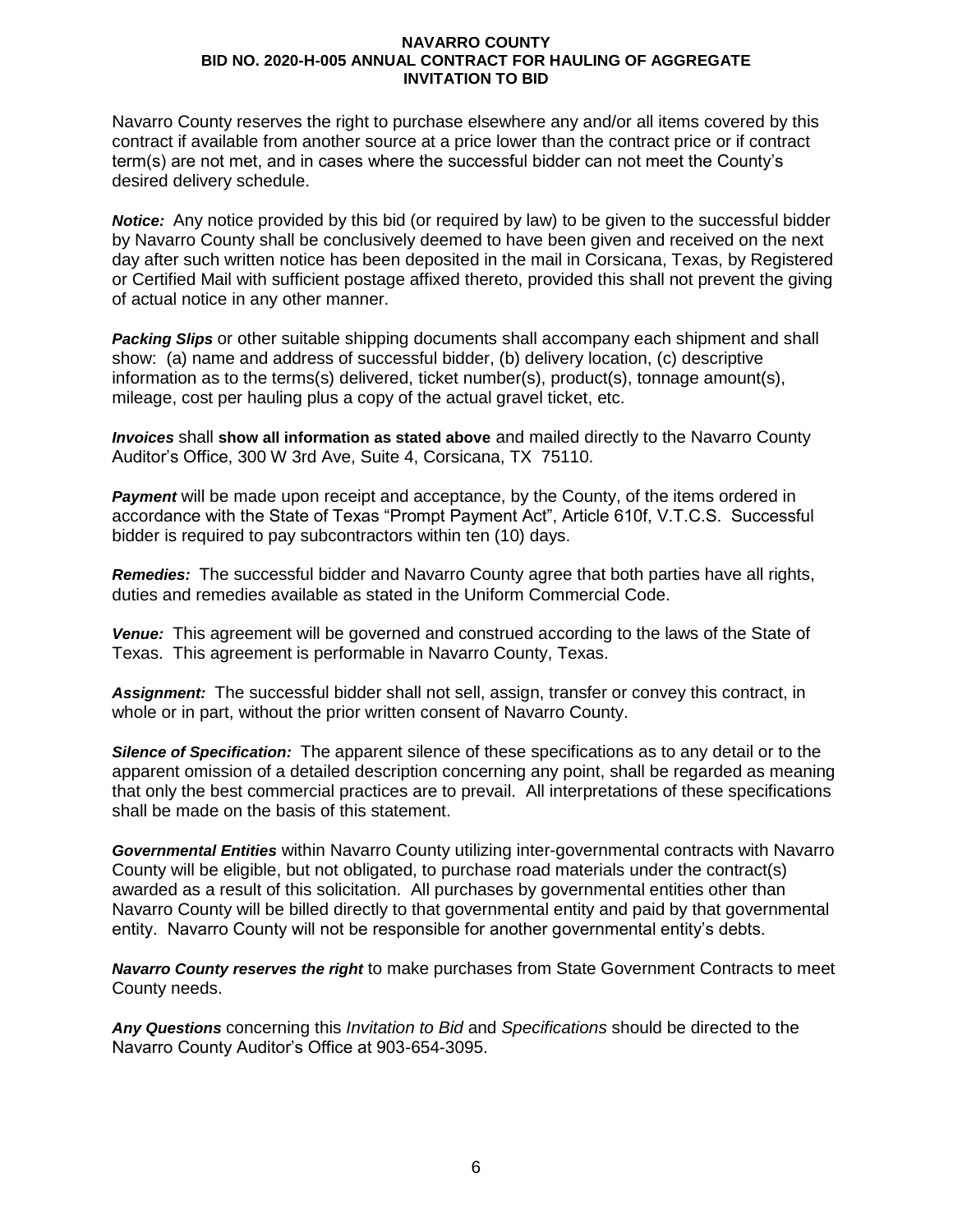Navarro County is requesting bids for Hauling of Aggregate as described in the following pages. The contract period will be for twelve (12) months effective October 1, 2019 through September 30, 2020.

*General:* It is the intent of the following specification to describe Hauling of Aggregate services needed by Navarro County.

*Delivery:* The successful bidder shall be capable of delivering an undetermined amount of loads per day, of 20 to 25 tons per load. The successful bidder is responsible to be familiar with geographic areas of the County.

*Delivery Location:* Navarro County may require successful bidder to deliver aggregate from the various gravel pits and/or Precinct Barns to various job site and/or Precinct Barns located within Navarro County, according to the instructions of the Commissioner at the time the order is made. It is the responsibility of the bidder to deliver the product by owned or contracted means. Pricing for this bid shall be based on haulage charges per ton to be charged for transportation to the designated locations from the various crusher/plant/barn sites. The time of delivery and when delivered must be coordinated with the Commissioner or his/her employee so that they can oversee the delivery and/or application of materials. The County Barns are located at the following:

Pct 1 Barn - West Highway 22, Corsicana, Texas Pct 2 Barn - East Highway 31, Kerens, Texas Pct 3 Barn - 700 South Austin, Richland, Texas Pct 3 Barn - West Highway 31, Dawson, Texas Pct 4 Barn - Blooming Grove, Texas

## **Delivery tickets must be presented upon delivery of material(s) and signed by a County employee.**

Satisfactory completion of work shall be determined by the Commissioner or his/her representative. Contractor will utilize all safety measures and equipment necessary to protect personnel, equipment and traffic from undue hazard or accident.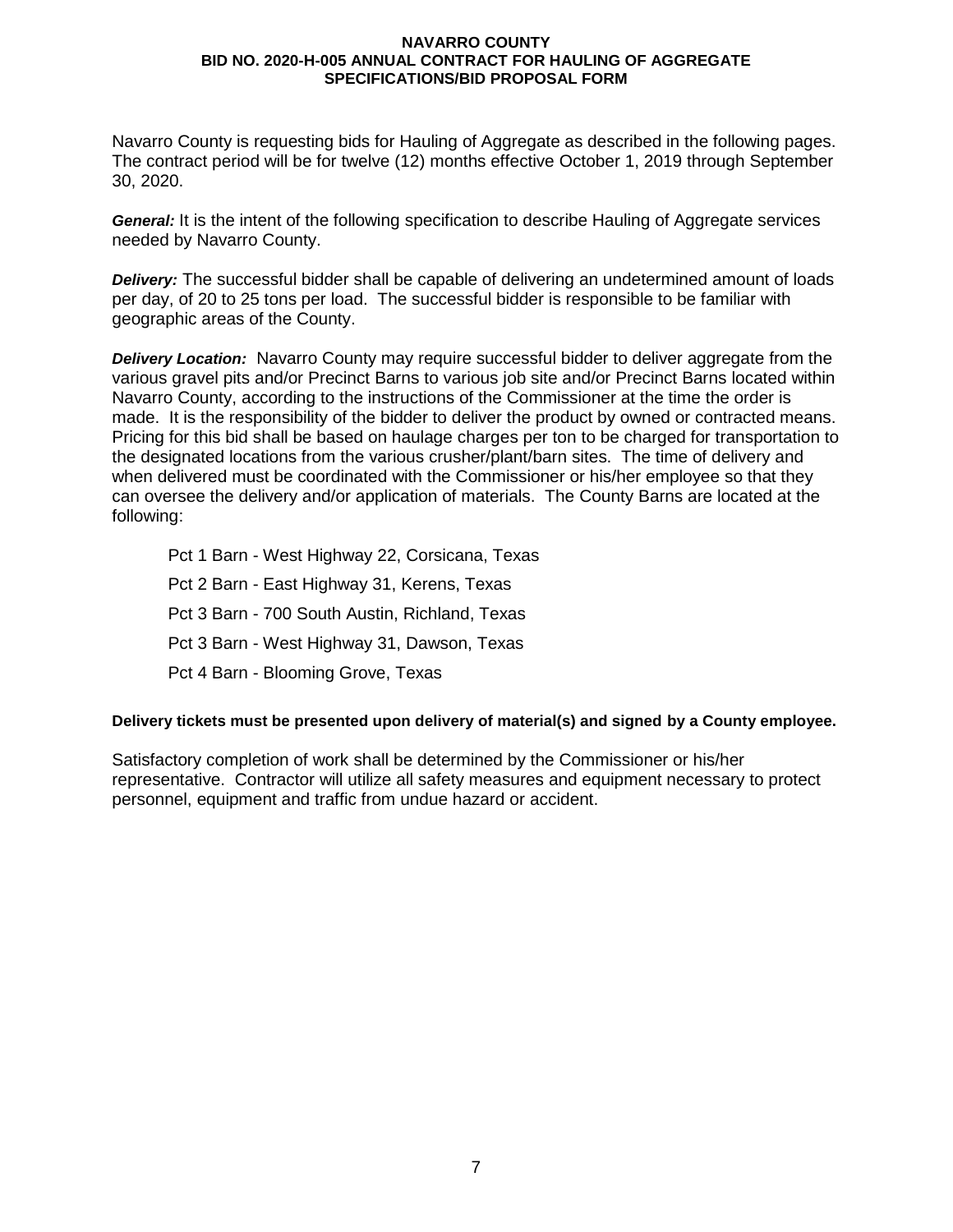# **BID PROPOSAL AFFIDAVIT**

The undersigned certifies that the bid prices in this proposal have been carefully reviewed and are submitted as correct and final. He further certifies that the bidder agrees to furnish any and/or all items upon which prices are extended at the price(s) offered, and upon the conditions contained in the specifications of the Invitation to Bid. The period of acceptance of this bid proposal will be thirty (30) calendar days from the date of the bid opening.

| <b>STATE OF TEXAS</b>    | Ş. |
|--------------------------|----|
| <b>COUNTY OF NAVARRO</b> | Ş. |

|  | BEFORE ME, the undersigned authority, a Notary Public in and for the State of Texas, on this       |  |
|--|----------------------------------------------------------------------------------------------------|--|
|  |                                                                                                    |  |
|  | being duly sworn, did depose and say: "I, ________________________________, am a duly              |  |
|  |                                                                                                    |  |
|  | been authorized to execute the foregoing bid proposal on their behalf. I hereby certify that the   |  |
|  | foregoing proposal has not been prepared in collusion with any other bidder or other person or     |  |
|  | persons engaged in the same line of business prior to the official opening of this bid. Further, I |  |
|  | certify that the bidder is not now, nor has he been for the past six (6) months, directly or       |  |
|  | indirectly concerned in any pool or agreement or combination, to control the price of the          |  |
|  | services or materials bid on, or to influence any person or persons to bid or not to bid thereon.  |  |
|  |                                                                                                    |  |
|  |                                                                                                    |  |
|  |                                                                                                    |  |
|  |                                                                                                    |  |
|  |                                                                                                    |  |
|  |                                                                                                    |  |
|  |                                                                                                    |  |
|  |                                                                                                    |  |
|  | By: $\frac{1}{(\text{Type of Print Name})}$ Title:                                                 |  |
|  |                                                                                                    |  |
|  |                                                                                                    |  |
|  | SUBSCRIBED AND SWORN to before me by the above named on this the _____ day of                      |  |
|  |                                                                                                    |  |
|  |                                                                                                    |  |
|  |                                                                                                    |  |
|  | Notary Public in and for the State of Texas                                                        |  |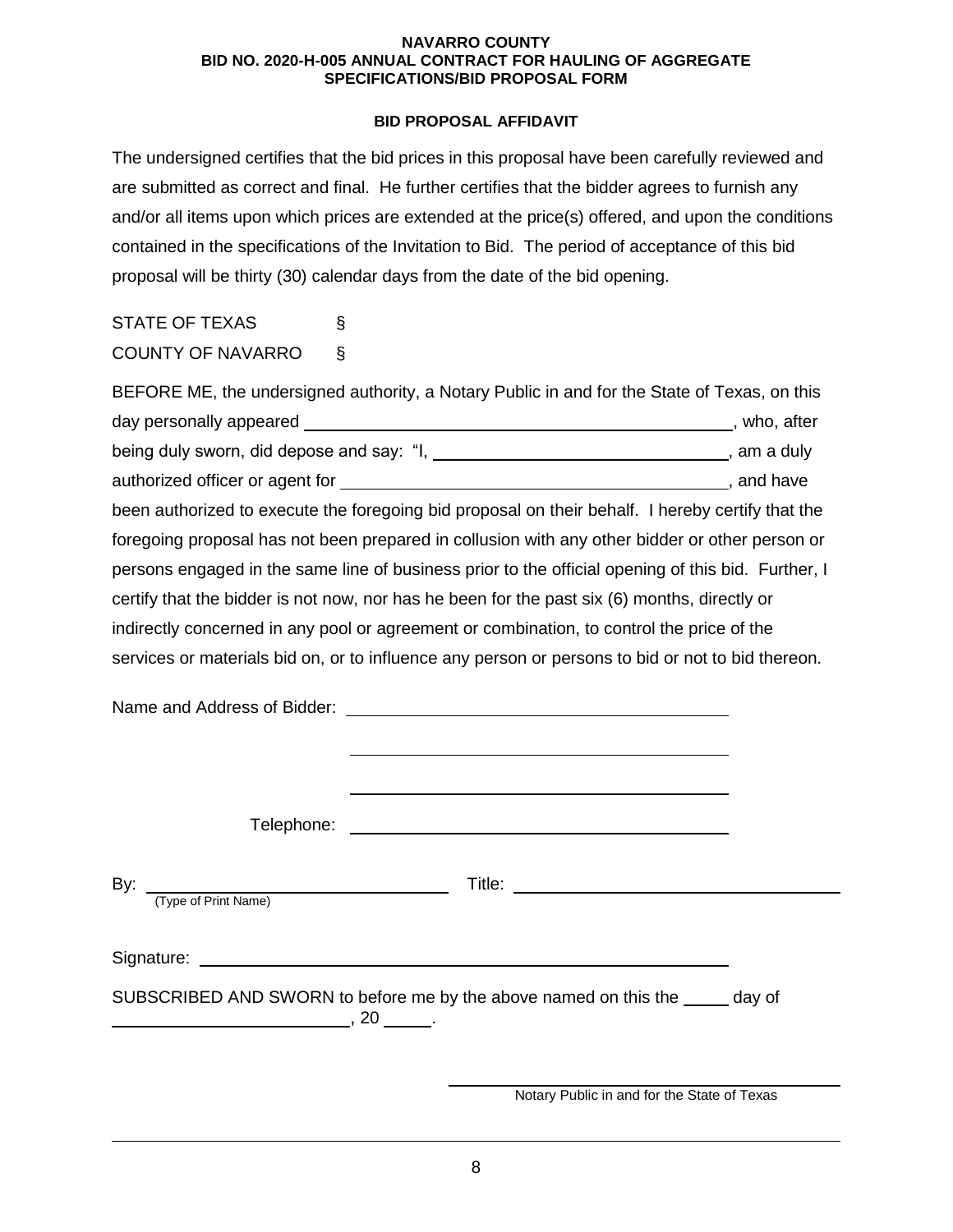| <b>COMPANY SUBMITTING BID</b>                                                                |         |                         | <b>FEDERAL ID NUMBER</b> |
|----------------------------------------------------------------------------------------------|---------|-------------------------|--------------------------|
| <b>ADDRESS</b>                                                                               |         |                         |                          |
| CITY, STATE, ZIP                                                                             |         |                         |                          |
| NAME AND TITLE OF INDIVIDUAL SUBMITTING BID                                                  |         |                         |                          |
| TELEPHONE NO.                                                                                | FAX NO. | E-MAIL                  |                          |
| SIGNATURE OF AUTHORIZED REPRESENTATIVE                                                       |         |                         | <b>DATE</b>              |
| NUMBER OF TRUCKS IN FLEET                                                                    |         |                         |                          |
| Hauling Rate Per Ton From Plant/Barn to Site: (Including project sites within Precincts)     |         |                         |                          |
|                                                                                              |         | Per Loaded Ton          |                          |
|                                                                                              |         | <b>Flat Rate Charge</b> |                          |
|                                                                                              |         |                         |                          |
| Precinct 1                                                                                   |         |                         |                          |
| Precinct 2                                                                                   |         |                         |                          |
| <b>Precinct 3-Richland</b>                                                                   |         |                         |                          |
| Precinct 3-Dawson                                                                            |         |                         |                          |
| Precinct 4                                                                                   |         |                         |                          |
|                                                                                              |         |                         |                          |
| Minimum Delivery Quantity (ton/truck): Maximum Delivery Quantity: Minimum Delivery Quantity: |         |                         |                          |
|                                                                                              |         |                         |                          |
|                                                                                              |         |                         |                          |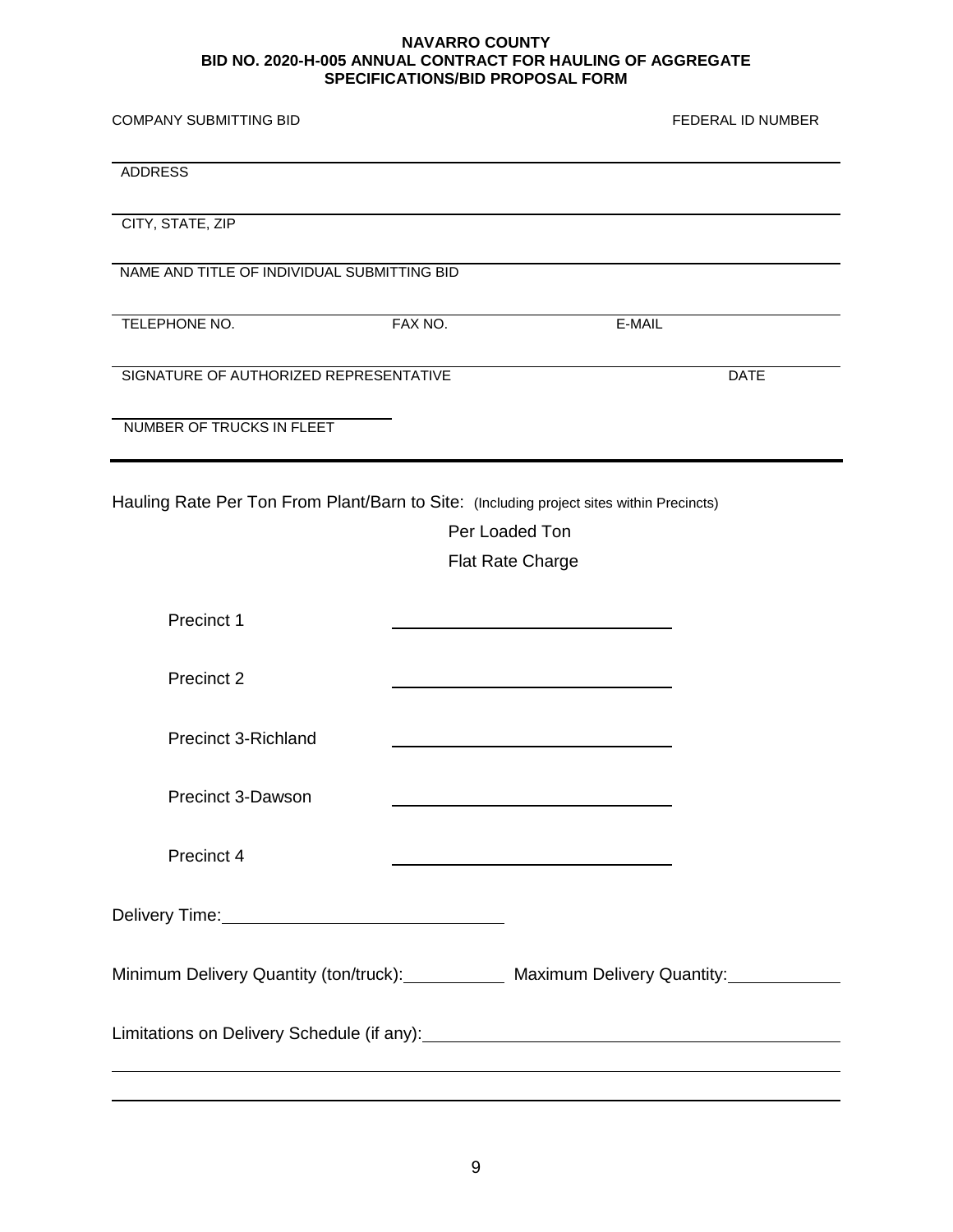# **VENDOR REFERENCES**

| proposal. This form must be returned with your proposal. | Please list three (3) references of current customers who can verify the quality of service your<br>company provides. The County prefers customers of similar size and scope of work to this |  |
|----------------------------------------------------------|----------------------------------------------------------------------------------------------------------------------------------------------------------------------------------------------|--|
| <b>REFERENCE 1</b>                                       |                                                                                                                                                                                              |  |
|                                                          |                                                                                                                                                                                              |  |
| Address:                                                 | <u> 1989 - Jan Barbara, martxa al Indonesia (h. 1989).</u>                                                                                                                                   |  |
|                                                          |                                                                                                                                                                                              |  |
|                                                          |                                                                                                                                                                                              |  |
| Contract Period: _____________________                   |                                                                                                                                                                                              |  |
| <b>REFERENCE 2</b>                                       |                                                                                                                                                                                              |  |
| Address:                                                 |                                                                                                                                                                                              |  |
|                                                          |                                                                                                                                                                                              |  |
|                                                          |                                                                                                                                                                                              |  |
| Contract Period: _____________________                   | Scope of Work: <u>_____________________</u>                                                                                                                                                  |  |
| <b>REFERENCE 3</b>                                       |                                                                                                                                                                                              |  |
|                                                          |                                                                                                                                                                                              |  |
| Address:                                                 |                                                                                                                                                                                              |  |
|                                                          |                                                                                                                                                                                              |  |
|                                                          |                                                                                                                                                                                              |  |
| Contract Period: _____________________                   | Scope of Work: _______________________                                                                                                                                                       |  |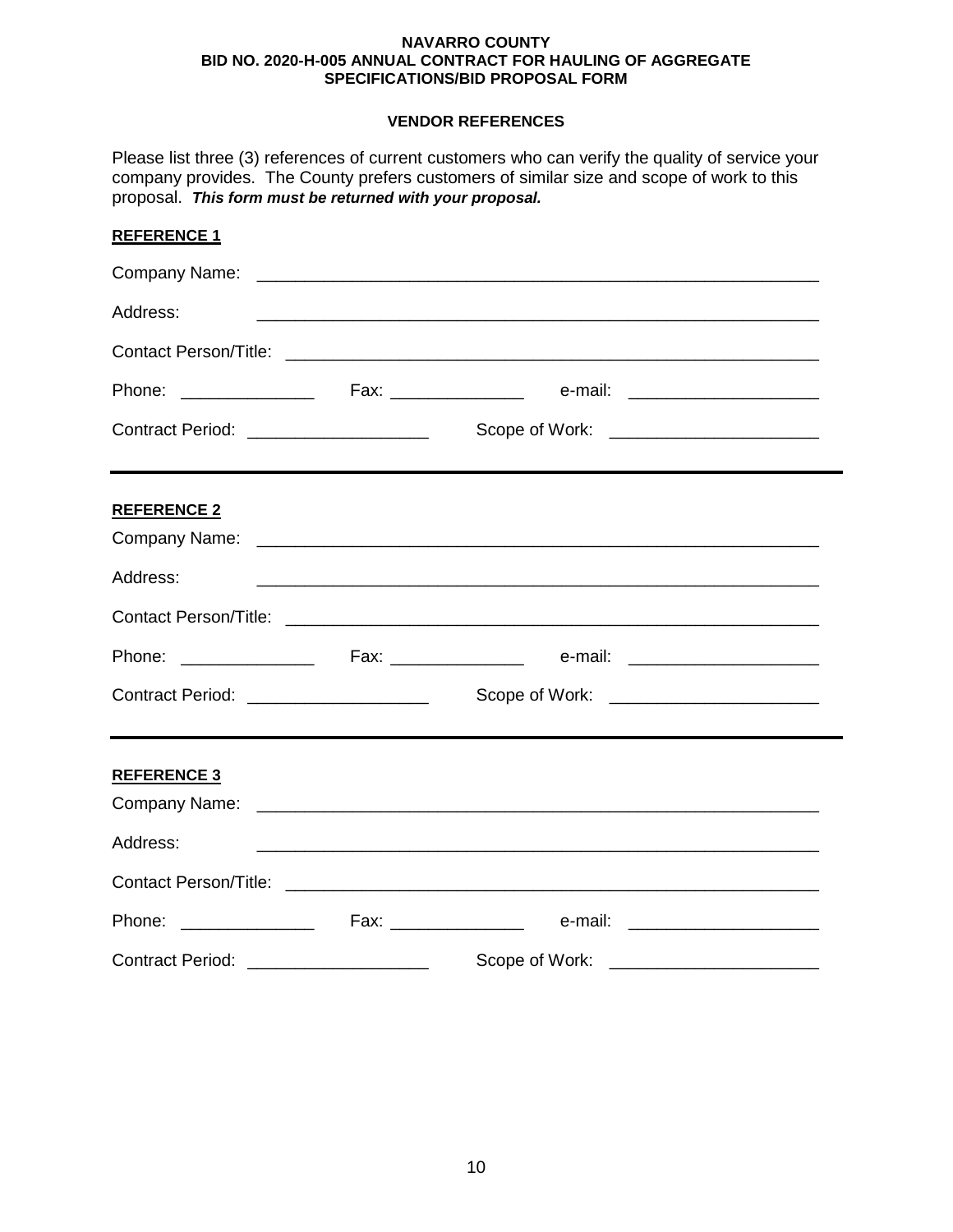# **STATEMENT OF CONTRACTOR'S QUALIFICATIONS**

| All questions must be answered and the data given must be clear and comprehensive.  |             |  |                        |
|-------------------------------------------------------------------------------------|-------------|--|------------------------|
| If necessary, questions may be answered on separate attached sheets. The Contractor |             |  |                        |
| may submit any additional information he desires.                                   |             |  |                        |
|                                                                                     |             |  |                        |
|                                                                                     |             |  |                        |
| Number of Years in contracting business under present name: ____________________    |             |  |                        |
| <b>Contract on Hand:</b>                                                            |             |  |                        |
| Contact                                                                             | Amount (\$) |  | <b>Completion Date</b> |
|                                                                                     |             |  |                        |
|                                                                                     |             |  |                        |
|                                                                                     |             |  |                        |
|                                                                                     |             |  |                        |
| Have you ever failed to complete any work awarded to you? ______________________    |             |  |                        |
|                                                                                     |             |  |                        |
| List similar projects completed by your firm:                                       |             |  |                        |
| Project                                                                             | Amount (\$) |  | <b>Completion Date</b> |
|                                                                                     |             |  |                        |
|                                                                                     |             |  |                        |
|                                                                                     |             |  |                        |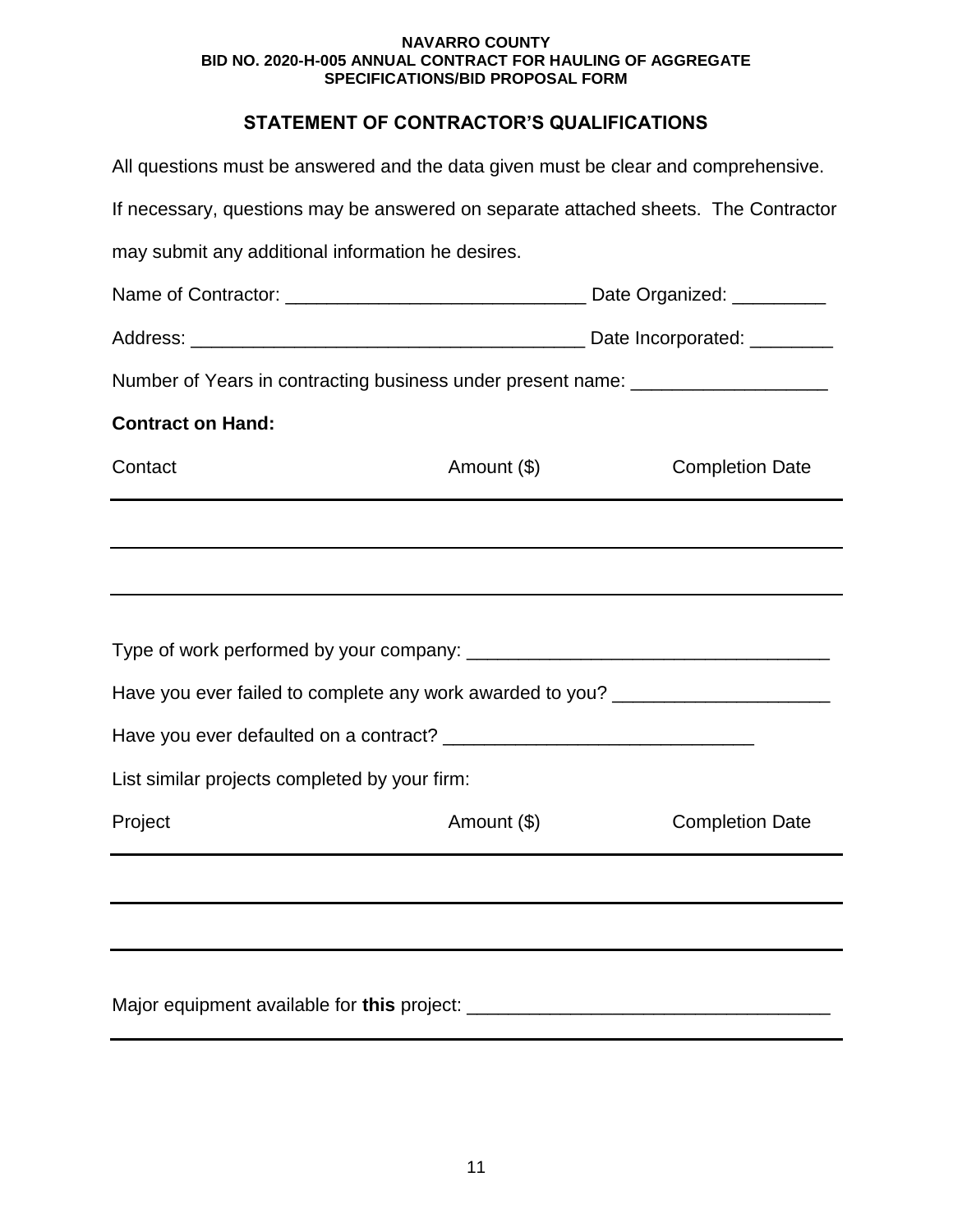| <b>CONFLICT OF INTEREST QUESTIONNAIRE</b>                                                                                                                                                                                                                                              | FORM CIQ        |  |
|----------------------------------------------------------------------------------------------------------------------------------------------------------------------------------------------------------------------------------------------------------------------------------------|-----------------|--|
| For vendor or other person doing business with local governmental entity                                                                                                                                                                                                               |                 |  |
| This questionnaire reflects changes made to the law by H.B. 1491, 80th Leg., Regular Session.                                                                                                                                                                                          | OFFICE USE ONLY |  |
| This questionnaire is being filed in accordance with Chapter 176, Local Government Code<br>by a person who has a business relationship as defined by Section 176.001(1-a) with a local<br>governmental entity and the person meets requirements under Section 176.006(a).              | Date Received   |  |
| By law this questionnaire must be filed with the records administrator of the local governmental<br>entity not later than the 7th business day after the date the person becomes aware of facts<br>that require the statement to be filed. See Section 176.006, Local Government Code. |                 |  |
| A person commits an offense if the person knowingly violates Section 176.006, Local<br>Government Code, An offense under this section is a Class C misdemeanor.                                                                                                                        |                 |  |
| Name of person who has a business relationship with local governmental entity.                                                                                                                                                                                                         |                 |  |
| 2<br>Check this box if you are filing an update to a previously filed questionnaire.                                                                                                                                                                                                   |                 |  |
| (The law requires that you file an updated completed questionnaire with the appropriate filing authority not<br>later than the 7th business day after the date the originally filed questionnaire becomes incomplete or inaccurate.)                                                   |                 |  |
| 3<br>Name of local government officer with whom filer has employment or business relationship.                                                                                                                                                                                         |                 |  |
| Name of Officer                                                                                                                                                                                                                                                                        |                 |  |
| This section (item 3 including subparts A, B, C & D) must be completed for each officer with whom the filer has an<br>employment or other business relationship as defined by Section 176.001(1-a), Local Government Code. Attach additional<br>pages to this Form CIQ as necessary.   |                 |  |
| A. Is the local government officer named in this section receiving or likely to receive taxable income, other than investment<br>income, from the filer of the questionnaire?                                                                                                          |                 |  |
| No<br>Yes                                                                                                                                                                                                                                                                              |                 |  |
| B. Is the filer of the questionnaire receiving or likely to receive taxable income, other than investment income, from or at the<br>direction of the local government officer named in this section AND the taxable income is not received from the local<br>governmental entity?      |                 |  |
| No<br>Yes                                                                                                                                                                                                                                                                              |                 |  |
| C. Is the filer of this questionnaire employed by a corporation or other business entity with respect to which the local<br>? government officer serves as an officer or director, or holds an ownership of 10 percent or more                                                         |                 |  |
| No<br>Yes                                                                                                                                                                                                                                                                              |                 |  |
| D. Describe each employment or business relationship with the local government officer named in this section.                                                                                                                                                                          |                 |  |
|                                                                                                                                                                                                                                                                                        |                 |  |
| 4                                                                                                                                                                                                                                                                                      |                 |  |
| Signature of person doing business with the governmental entity                                                                                                                                                                                                                        | Date            |  |

Adopted 06/29/2007